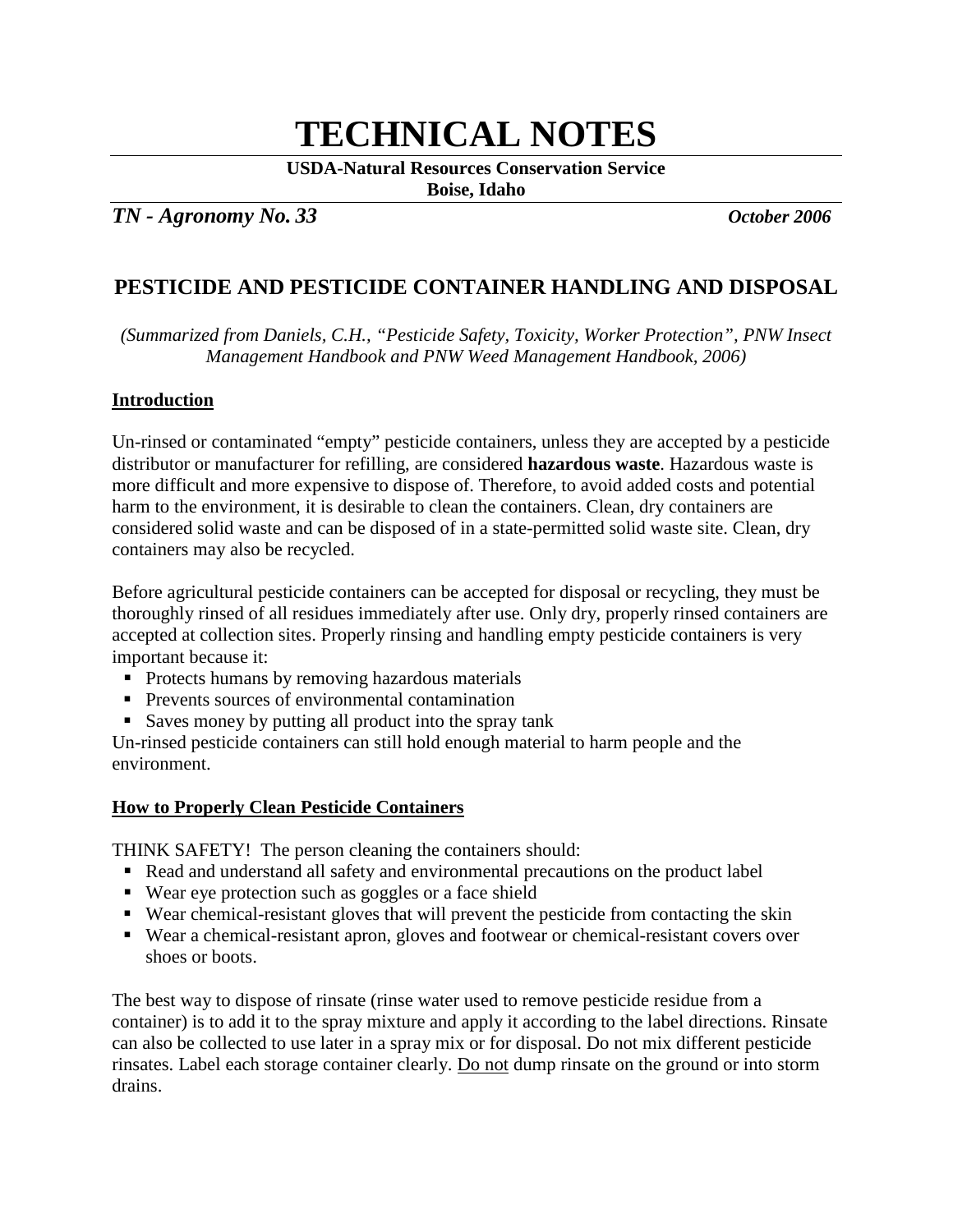# **Triple/Multiple Rinsing**

# Plastic and Metal Containers (Jugs)

Empty the container's contents into spray tank, turning the container so that any product trapped in the handle can flow out. Once flow is down to a drip, drain the container an additional 30 seconds. Immediately begin rinsing so the product cannot dry or stick to the inside surface. Fill the empty container one-quarter full of clean water, replace cap and shake for 30 seconds. Drain rinse water into spray tank as described above and repeat this process two more times. Carefully rinse cap over spray tank opening, and make sure there is no remaining pesticide on the inside or outside of container. Allow the containers to dry. Store cleaned jugs and caps out of the rain until they can be recycled or disposed of as regular solid waste.

# Drums

Empty drum as much as possible and fill one-quarter full with water. Replace and tighten bungs. Tip the drum on its side and roll back and forth, ensuring at least one complete revolution, for 30 seconds. Stand the drum on its end and tip back and forth several times to rinse the corners. Turn the drum over on its other end and repeat this procedure. Carefully empty the rinsate into the spray tank. Repeat this procedure until the rinse water runs clear. Carefully rinse cap over spray tank opening, and make sure there is no remaining pesticide on the inside or outside of drum. Puncture the base of the drum with a drill so that it cannot be reused. Store drums where they will be protected from rain until they can be recycled or disposed of properly.

# **Cleaning Paper or Plastic Sacks and Fiber Containers**

Empty the contents completely into the application equipment. You may need to cut open the container to clean out all the material in the seams. Never rip the container; use scissors or a knife but not a personal pocketknife. Do not let material blow around. Wear appropriate personal protective equipment including, if necessary, breathing protection. If possible, rinse the container. Some containers have plastic or foil liners that will allow you to rinse them. Use the rinsate in the spray mixture or collect it for disposal. Once the containers are cleaned, dispose of them as regular solid waste. Do not burn the containers. Burning can release poisonous fumes, and it is illegal.

#### **Disposal and Recycling of Containers**

Proper disposal or recycling of pesticide containers helps to protect the environment and therefore helps improve the image of agrichemical users in the eyes of the general public. Recycling also saves money for the pesticide user and for local landfills, and it helps protect the environment.

#### **Disposal Procedures**

Landfills accept only containers that have been cleaned. Some landfills inspect containers and/or require written verification of their cleanliness. The Idaho State Department of Agriculture has a free program to collect and recycle clean plastic pesticide containers, referred to as CROP. The containers must be triple rinsed. The CROP truck can come to your site or a central location and chip HDPE #2 plastic. The chipper equipment can handle containers up to and including 5 gallons whole. Thirty-gallon and 55 gallon containers must be cut up by the participant prior to chipping. If the five gallon containers are thick-walled they must also be cut up by the participant prior to chipping. For additional information and schedules, contact the ISDA at 208-338-8500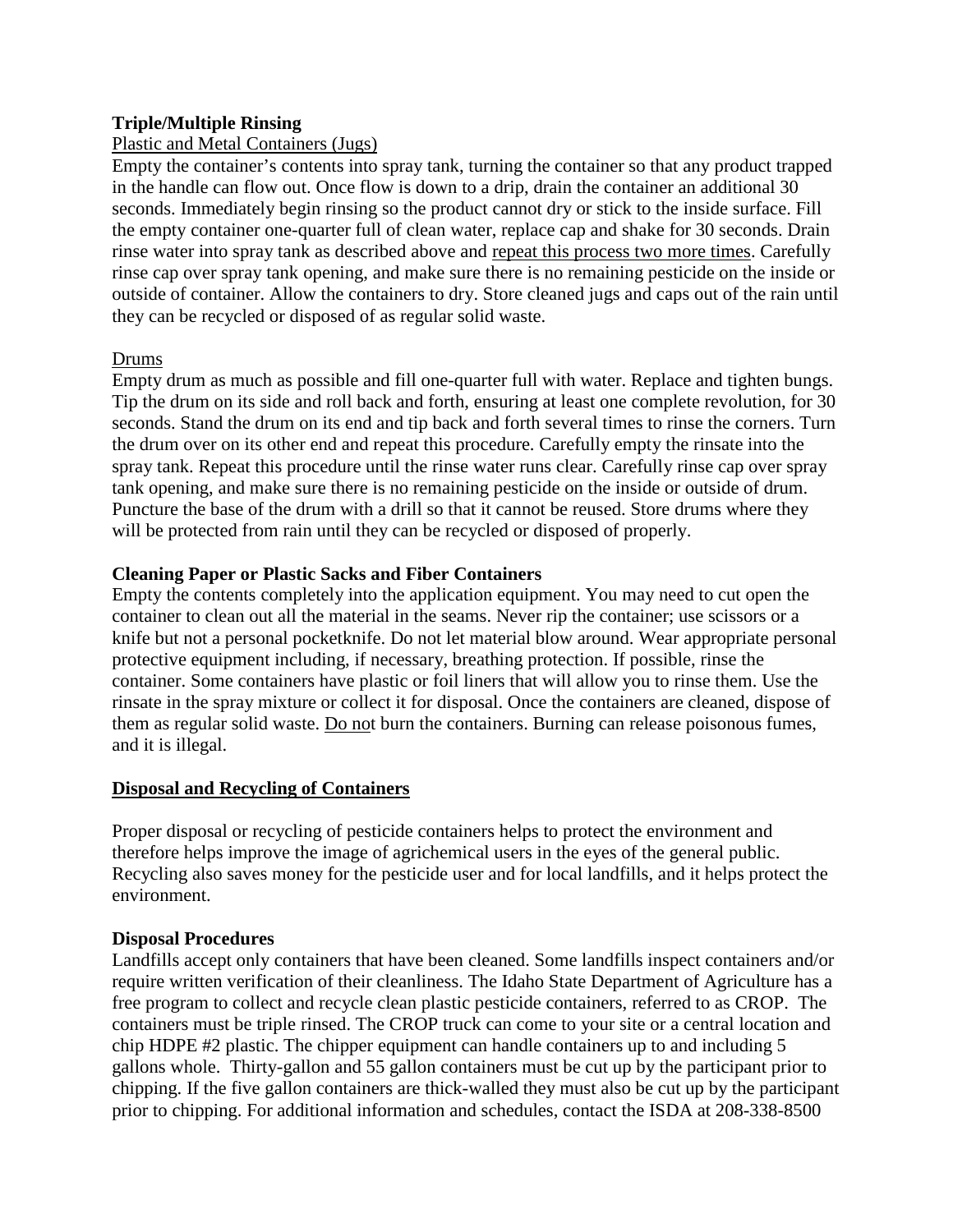or refer to their website: [http://www.agri.state.id.us/Categories/Pesticides/container/indexcontainermain.php.](http://www.agri.state.id.us/Categories/Pesticides/container/indexcontainermain.php)

# **Disposing of Unused Agricultural and Household Pesticides**

ISDA conducts unusable pesticide disposal collection from agricultural producers, dealers, homeowners and applicators throughout the state. Prospective participants need only bring their unusable pesticides to the most convenient collection site listed on the "Pesticide Disposal Program Schedule." This program provides the agricultural producer and homeowner a safe, convenient and environmentally friendly way to dispose of unusable pesticides. This program is free for the first 1,000 pounds of unusable pesticides per participant. For more information and current schedules, contact ISDA at 208-332-8500, or visit their website: [http://www.agri.state.id.us/Categories/Pesticides/pdp/indexdisposalmain.php.](http://www.agri.state.id.us/Categories/Pesticides/pdp/indexdisposalmain.php) In addition, many local communities provide household hazardous waste collection sites. Contact your city, county or solid waste collection provider to find out more information.

The Home\*A\*Syst program is a series of information sheets and worksheets that help individuals assess how practices around their homesteads can impact their drinking water. Information on the correct handling, storage and disposal of pesticides to protect private well drinking water is provided by the ISDA at: [http://homeasyst.idahoag.us/Water/quiz2/quiz2Intro.php.](http://homeasyst.idahoag.us/Water/quiz2/quiz2Intro.php)

# **Pesticide Regulation Authorities**

The specific laws and regulations governing use, storage, disposal and transportation of pesticides depend on which activity and how much pesticide is involved.

# **For Regulations and More Information on Hazardous Waste for Businesses**

Department of Environmental Quality 1410 North Hilton Boise, ID 83706-1255 Tel: 208-373-0502 [http://www.deq.state.id.us/waste/assist\\_business/haz\\_waste/index.cfm](http://www.deq.state.id.us/waste/assist_business/haz_waste/index.cfm)

# **For Regulations and More Information on Hazardous Waste for Households**

Department of Environmental Quality 1410 North Hilton Boise, ID 83706-1255 Tel: 208-373-0502 [http://www.deq.idaho.gov/waste/assist\\_citizen\\_comm/hazardous\\_waste\\_guide\\_1999.pdf](http://www.deq.idaho.gov/waste/assist_citizen_comm/hazardous_waste_guide_1999.pdf)

# **For Regulations and More Information on Use and Storage**

Idaho State Department of Agriculture PO Box 790 Boise, ID 83701 Tel: 208-332-8500 <http://www.agri.idaho.gov/Categories/Pesticides/indexPesticides.php>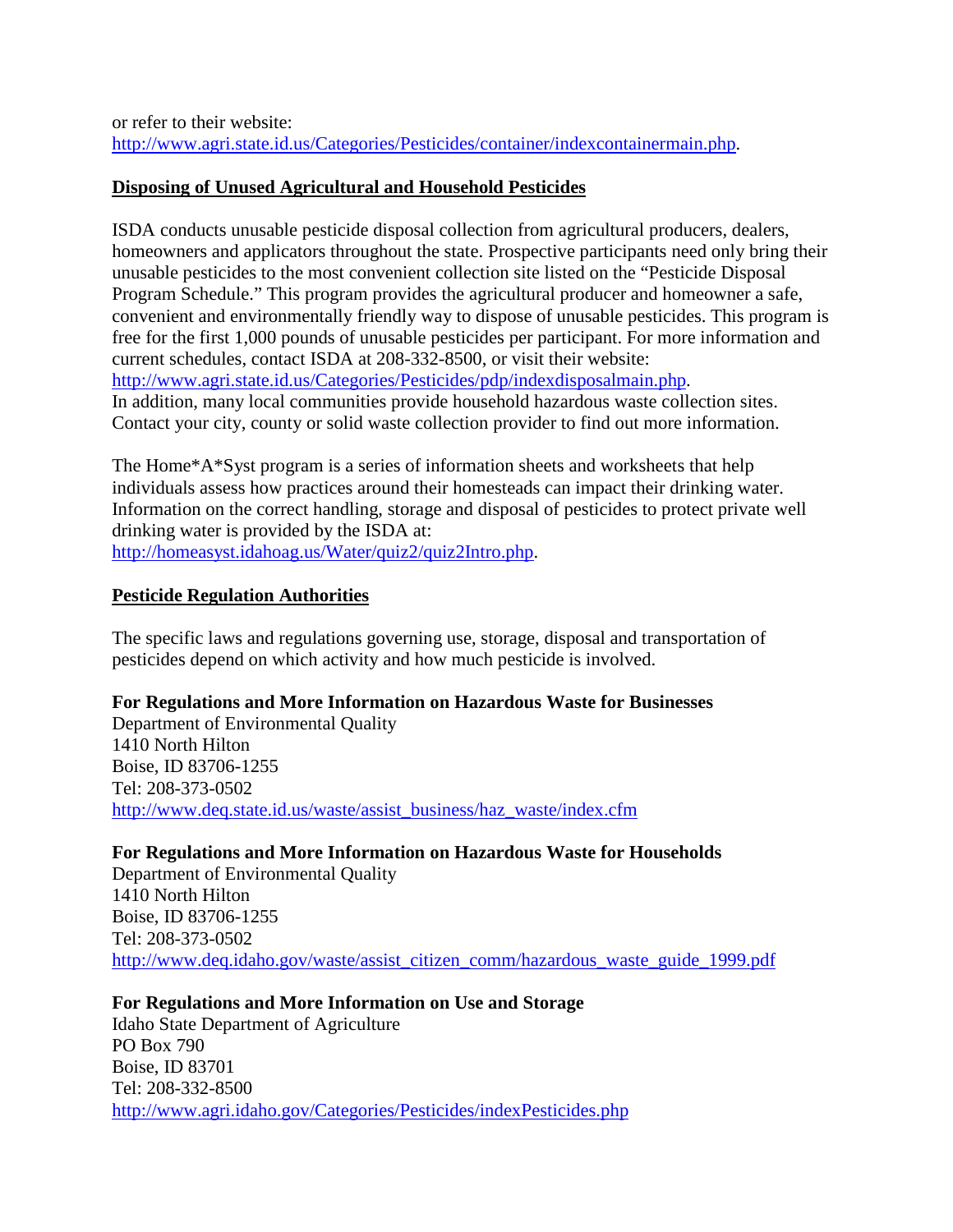#### **Disposition of Waste on Owner's Land**

Idaho Code Title 31, Chapter 44, contains regulations that apply to solid waste disposal on private land. A summary of these regulations states, "Every owner of land who disposes of solid waste on his own land shall obtain a written permit from the Board of County Commissioners for such disposal." The state attorney general's office stated that this was interpreted to include pesticide containers.

#### **Open Burning of Pesticide Containers**

The open burning of rubber or plastic products that may emit "toxic contaminants or large volumes of smoke" is prohibited (Rule  $1 - 1151.04$ ). A listing of pesticides, in 40 CFR 165.7(C), that may emit toxic contaminants includes "...organic mercury, lead, cadmium or arsenic compounds..." This ruling has been interpreted to mean that no pesticide containers may be burned.

# **Pesticide Storage Container Regulations**

No person shall handle, transport, display or distribute pesticides in such a manner as to endanger humans and their environment or to contaminate food, feed or any other product that may be transported, stored, displayed or distributed with such pesticides.

Storage of pesticide containers by professional applicators and pesticide dealers

- 1. Empty or partially full pesticide containers that contain Class 1 (highly toxic) pesticides (LD50 of 50 or below) and that require the skull and crossbones insignia and the words DANGER—POISON on the label, and Class 2 (moderately toxic) pesticides (LD50 of 50 to 500) that carry a WARNING statement on the label, and Class 3 (slightly toxic) pesticides (LD50 of 500 to 5,000) that carry a "Caution" statement on the label shall be stored in one of the following enclosures, which when unattended shall be locked to prevent unauthorized persons, livestock or animals from gaining entry:
	- a. Closed vehicle
	- b. Closed trailer
	- c. Building or room
	- d. Fenced area with a fence at least six feet high
	- e. Truck or trailer with solid side racks and secured tailgate at least six feet above ground level
- 2. Empty or partially full pesticide containers that contain Class 4 pesticides (LD50 over 5,000) shall be in secure storage out of reach of children in one of the above enclosures.
- 3. Warning notices visible from any direction shall be posted around all storage areas where partially full or empty containers that hold or have held pesticides, required to be labeled with the signal words WARNING or DANGER—POISON, are stored. Each warning notice shall be of such size as to be readable at a distance of 25 feet and be substantially as follows:

# "DANGER POISON STORAGE AREA ALL UNAUTHORIZED PERSONS KEEP OUT"

The notice shall be repeated in an appropriate language other than English when it may be reasonably anticipated that persons who do not understand the English language will